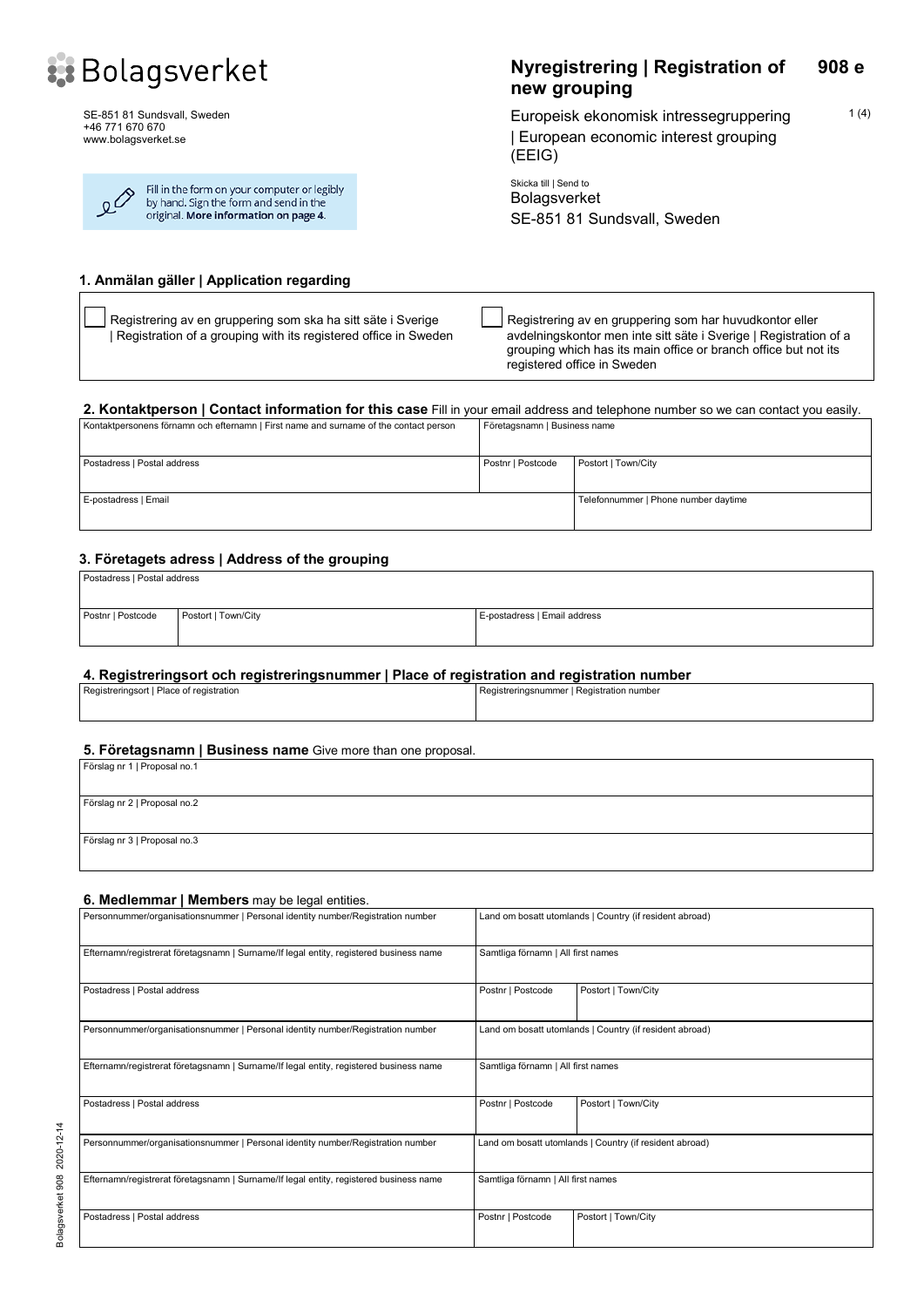#### **Fortsättning 6. Medlemmar | Continued 6. Members**

| Personnummer/organisationsnummer   Personal identity number/Registration number        |                                    | Land om bosatt utomlands   Country (if resident abroad) |
|----------------------------------------------------------------------------------------|------------------------------------|---------------------------------------------------------|
| Efternamn/registrerat företagsnamn   Surname/If legal entity, registered business name | Samtliga förnamn   All first names |                                                         |
| Postadress   Postal address                                                            | Postnr   Postcode                  | Postort   Town/City                                     |
| Personnummer/organisationsnummer   Personal identity number/Registration number        |                                    | Land om bosatt utomlands   Country (if resident abroad) |
| Efternamn/registrerat företagsnamn   Surname/If legal entity, registered business name | Samtliga förnamn   All first names |                                                         |
| Postadress   Postal address                                                            | Postnr   Postcode                  | Postort   Town/City                                     |
| Personnummer/organisationsnummer   Personal identity number/Registration number        |                                    | Land om bosatt utomlands   Country (if resident abroad) |
| Efternamn/registrerat företagsnamn   Surname/If legal entity, registered business name | Samtliga förnamn   All first names |                                                         |
| Postadress   Postal address                                                            | Postnr   Postcode                  | Postort   Town/City                                     |

#### **7. Företagsledare | Business manager**

| Personnummer   Personal identity number |                                    | Land om bosatt utomlands   Country (if resident abroad) |
|-----------------------------------------|------------------------------------|---------------------------------------------------------|
| Efternamn   Surname                     | Samtliga förnamn   All first names |                                                         |
| Postadress   Postal address             | Postnr   Postcode                  | Postort   Town/City                                     |
| Personnummer   Personal identity number |                                    | Land om bosatt utomlands   Country (if resident abroad) |
| Efternamn   Surname                     | Samtliga förnamn   All first names |                                                         |
| Postadress   Postal address             | Postnr   Postcode                  | Postort   Town/City                                     |

#### **8. Särskild delgivningsmottagare | Person authorized to receive service of process**

| Personnummer   Personal identity number |                                    |                     |
|-----------------------------------------|------------------------------------|---------------------|
| Efternamn   Surname                     | Samtliga förnamn   All first names |                     |
| Postadress   Postal address             | Postnr   Postcode                  | Postort   Town/City |

#### **9. Firmateckning | Signatory power** Must be filled in if more than one person is authorized to sign on behalf of the grouping.

| Grupperingen tecknas av företagsledarna var för sig          |
|--------------------------------------------------------------|
| The business managers, individually, are entitled to sign on |
| behalf of the grouping.                                      |

Grupperingen tecknas av företagsledarna gemensamt | The business managers, together, are entitled to sign on behalf of the grouping.

#### **10. Verksamhet | Business activities** Specify the line of business. Please note that the description of the business activities must be in Swedish.

**11. Tiden för grupperingens bestånd | The duration of the grouping** The duration must be filled in if not indefinite.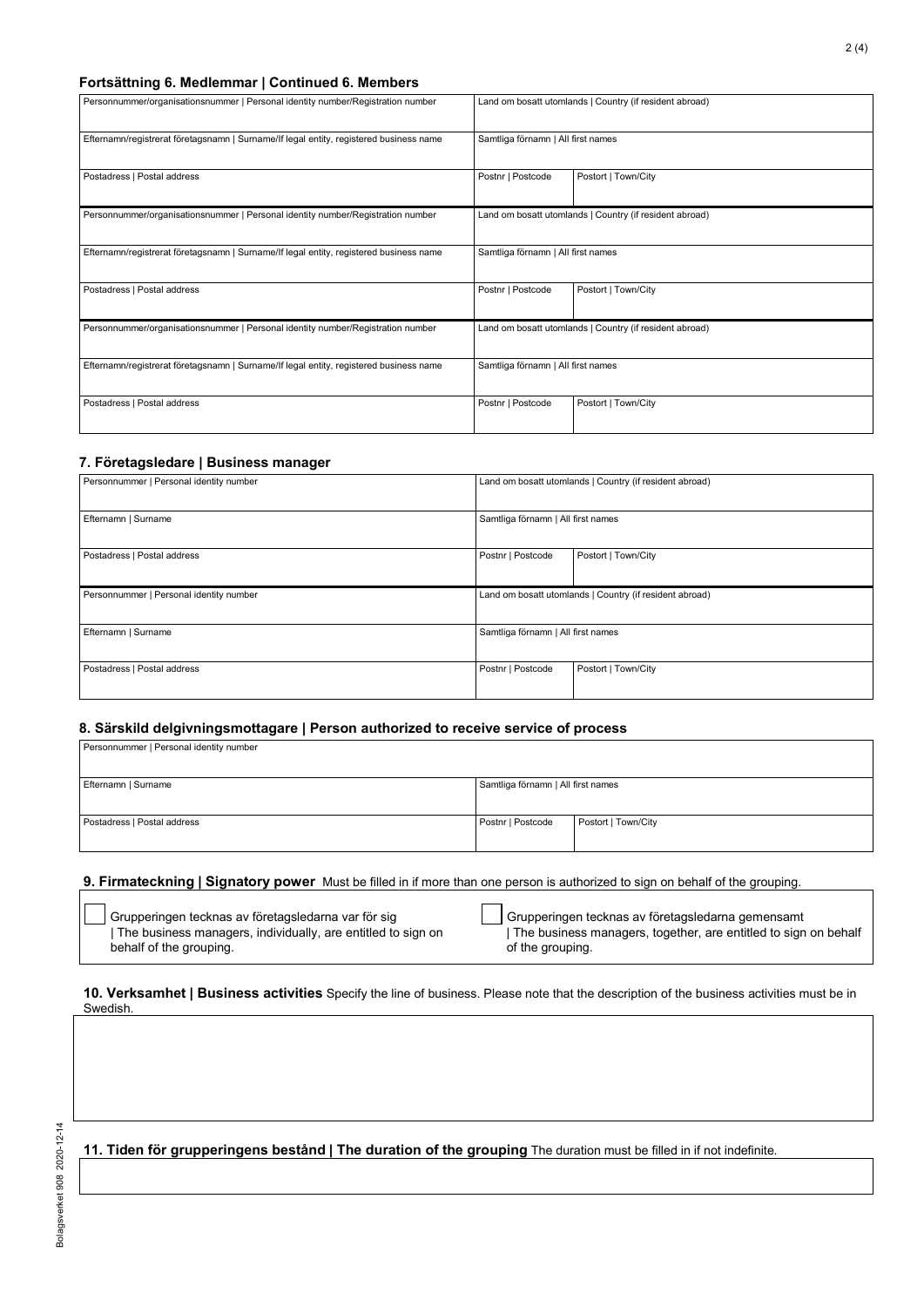| 13. Bevittnad namnteckning för den särskilda delgivningsmottagaren   Signature and witness of signature of the |                                |  |
|----------------------------------------------------------------------------------------------------------------|--------------------------------|--|
| person authorized to receive service of process                                                                |                                |  |
| Namnteckning   Sign name                                                                                       | Namnförtydligande   Print name |  |

**Ovanstående namnteckning bevittnas av två personer | The above signature witnessed by two individuals**  Namnteckning | Sign name Namnförtydligande | Print name Namnförtydligande | Print name

Namnteckning | Sign name Namnförtydligande | Print name

# **14. Försäkran och underskrift | Declaration and signature** The form must be signed by all the members. Please use blue ink.

I hereby declare that the specified members have not been declared bankrupt and have not been prohibited from carrying on business. Datum | Date

Namnteckning | Sign name Namnförtydligande | Print name Namnförtydligande | Print name

#### **Företagsledare | Business manager**

**I hereby declare that**

- I have not been declared bankrupt and I do not have a custodian as stated in chapter 11, section 7 of the Swedish Parental Code
- the person authorized to receive service of process does not have a custodian as stated in chapter 11, section 7 of the Swedish Parental Code.

Datum | Date

Namnteckning | Sign name Namnförtydligande | Print name Namnförtydligande | Print name

**Ovanstående namnteckningar bevittnas av två personer | The above signature witnessed by two individuals**

Namnteckning | Sign name Namnförtydligande | Print name

Namnteckning | Sign name Namnteckning | Print name

#### **Registreringsavgift | Registration fee**

We will send a notification to the contact person for this case with information about the registration fee and how to pay it. We can start processing your application when we have received the payment.